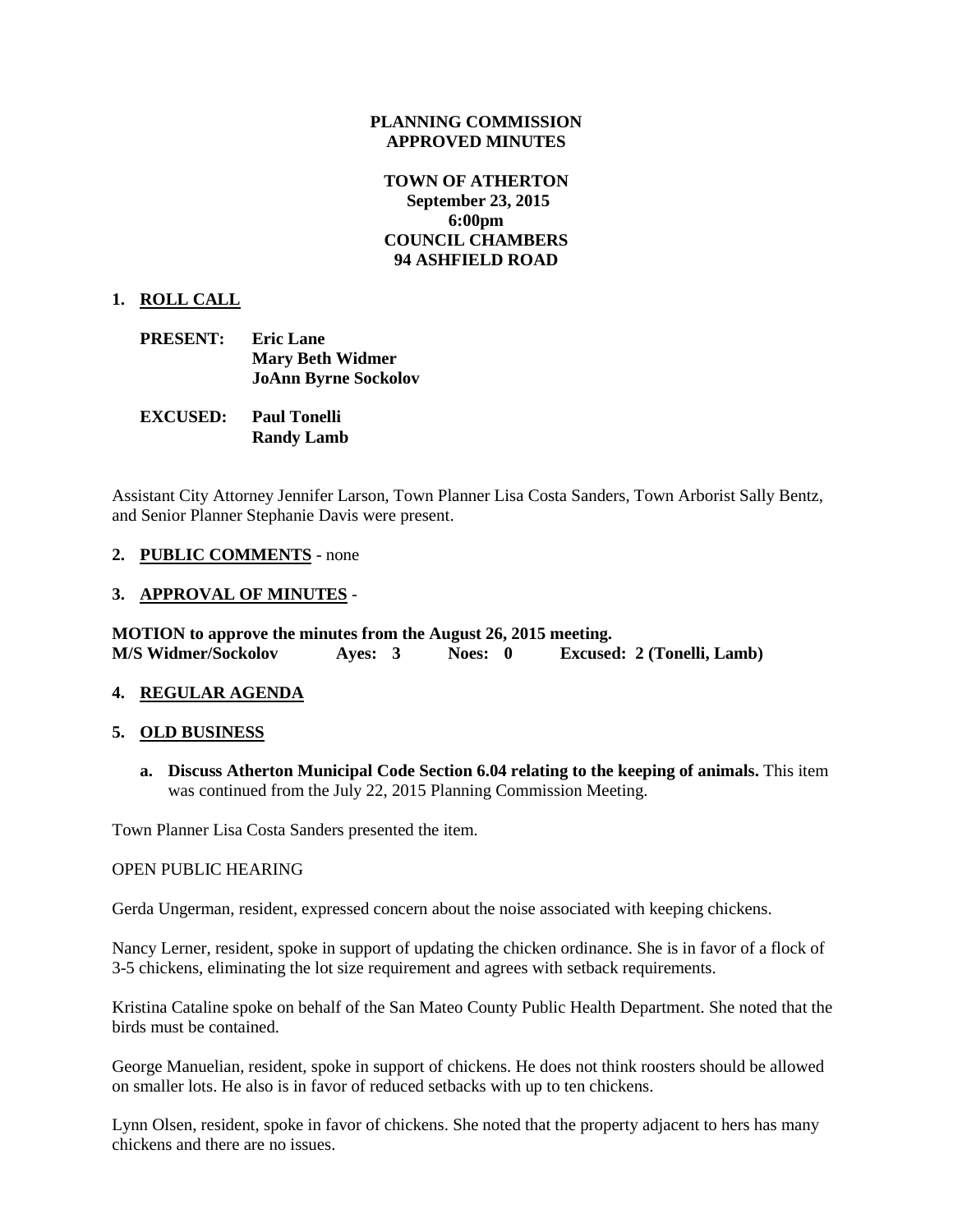Linda White, resident, spoke in favor of keeping chickens. She agrees that no roosters should be kept and noted that some breeds are more vocal than others but is in favor of keeping chickens.

Candi Athens, resident, spoke in support of chickens. She noted that a barking dog makes more noise than chickens.

Lloyd Bakan, resident spoke in favor of chickens noting they are a food source. He suggested that there be a maximum of ten chickens allowed per lot.

Samantha Michel, resident, noted that she would prefer a lot size requirement to accommodate R1-B lots.

Kristi Waldron, resident, spoke in support of chickens. She suggested a maximum of 12 chickens and maintaining reasonable setbacks.

Cat Westover, resident, suggested three chickens per family member. She suggested not allowing roosters and using setbacks the same as for other structures.

Ed Cluss, resident, lives on a flag lot and his family is awakened in the morning by the neighbor's chickens. He feels that his concerns with noise could be mitigated by enforcing setbacks.

Russ Moore, resident, noted that chickens are loud and make noise all day long. He finds them annoying and disturbing. He would prefer they be prohibited but at least maintain setbacks.

David Ascott, resident, spoke in favor of chickens. He feels that it is a return to nature and that the chickens make no more noise than any other noise in town.

Mike Grace, resident noted that trains, planes and dogs are all noisy. He doesn't think chickens are noisy. He noted that ten to fifteen seems reasonable per lot. He agrees with setbacks appropriate for the lot size.

## CLOSE PUBLIC COMMENT

Commissioner Widmer noted that the Town should follow San Mateo County regulations. She wondered if there could be some sort of registration in case of an issue with the birds. Commissioner Widmer also expressed interest in some regulations to destroy diseased birds. She voiced concern over pollution from cleaning the coop. Commissioner Widmer noted that the Town could regulate the breeds allowed in an attempt to regulate noise.

Commissioner Sockolov expressed concern with the runoff issue. She would like to see some kind of license requirement. Additionally, Commissioner Sockolov would like to find a way to address noise.

Chair Lane agreed with the runoff issue. He has concerns with the noise issue. He thinks there should be a limit of 10-12 chickens per lot. Chair Lane also noted that the setback requirements should be similar to structure setbacks. Chair Lane thinks there should be a permit to keep chickens.

Direction was provided to staff to come back with draft regulations at the next Planning Commission meeting.

# **6. PUBLIC HEARINGS**

**a. Variance – 52 Marianna Lane (APN 060-254-130)** – Request for a Variance for an accessory building (detached guest house) to be located within the required front yard area.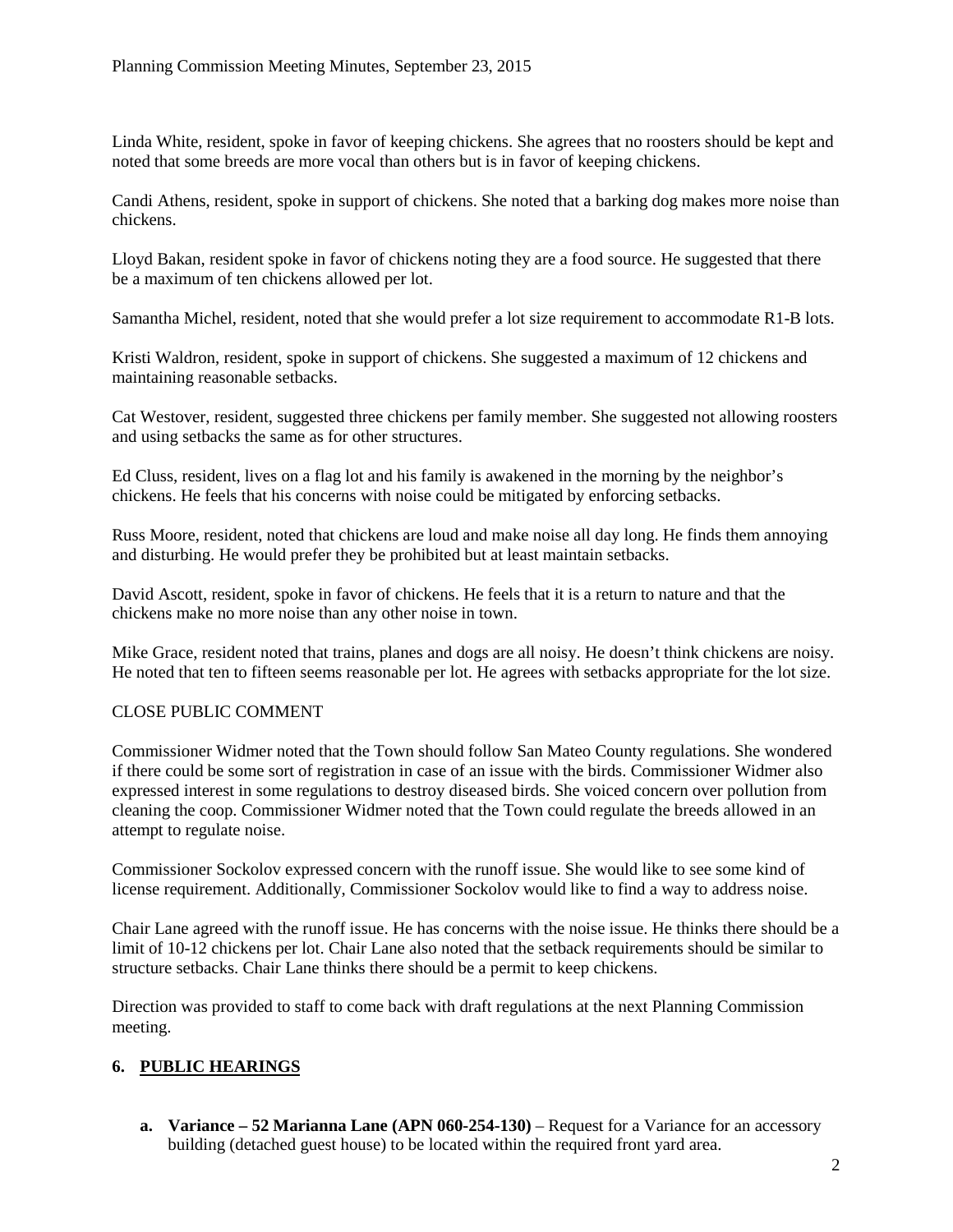Assistant City Attorney, Jen Larson introduced the reconsideration.

Senior Planner Stephanie Davis presented the staff report.

#### OPEN PUBLIC HEARING

Julia Yap, property owner, spoke on behalf of the project. She reviewed the existing sewer easement and relocation options.

## CLOSE PUBLIC HEARING

Commissioner Sockolov noted her appreciation for the additional information but feels like it is not enough information to make her change the decision made at the previous meeting.

Commissioner Widmer suggested building a sound wall along the railroad tracks to mitigate train noise.

Chair Lane asked the applicants why the original plan didn't have an accessory structure. Julia Yap noted that it was a two-step process and the original thought was a relocation of the sewer line. Additionally, the train noise wasn't as apparent to them when they weren't living on the property.

**MOTION to deny the Variance request for a 1,228 square foot, detached garage be constructed closer than is allowed to a front property line at 52 Marianna Lane as the required findings cannot be met for the reasons enumerated in the Staff Report.**

**M/S Widmer/Sockolov Ayes: 3 Noes: 0 Excused: 2 (Tonelli, Lamb)**

### *The following findings could not be reached:*

- *1. There are special circumstances applicable to the property, including size, shape, topography, location or surroundings, where the strict application of the Zoning Title deprives such property of privileges enjoyed by other property owners in the vicinity and under identical land use zoning district classification.*
- *2. Granting the Variance does not constitute a grant of special privileges inconsistent with the limitations upon other properties in the vicinity and zone in which such property is situated.*
- *3. Granting the Variance will not adversely affect the interest of the public or the interest of the residents and property owners in the vicinity of the premise in question.*
- *4. The granting of the Variance is consistent with the objectives of the General Plan and the Zoning Code.*

Chair Lane advised of the 10-day appeal period.

**b. Special Structures Permit – 89 Mercedes (APN 070-230-260) –**Request for a Special Structures Permit to allow a swimming pool in the front yard setback area.

Senior Planner Stephanie Davis presented the staff report.

#### OPEN PUBLIC HEARING

Christopher Yates, landscape architect reviewed the proposed design.

CLOSE PUBLIC HEARING

#### **MOTION to approve the Special Structures Permit at 89 Mercedes Lane.**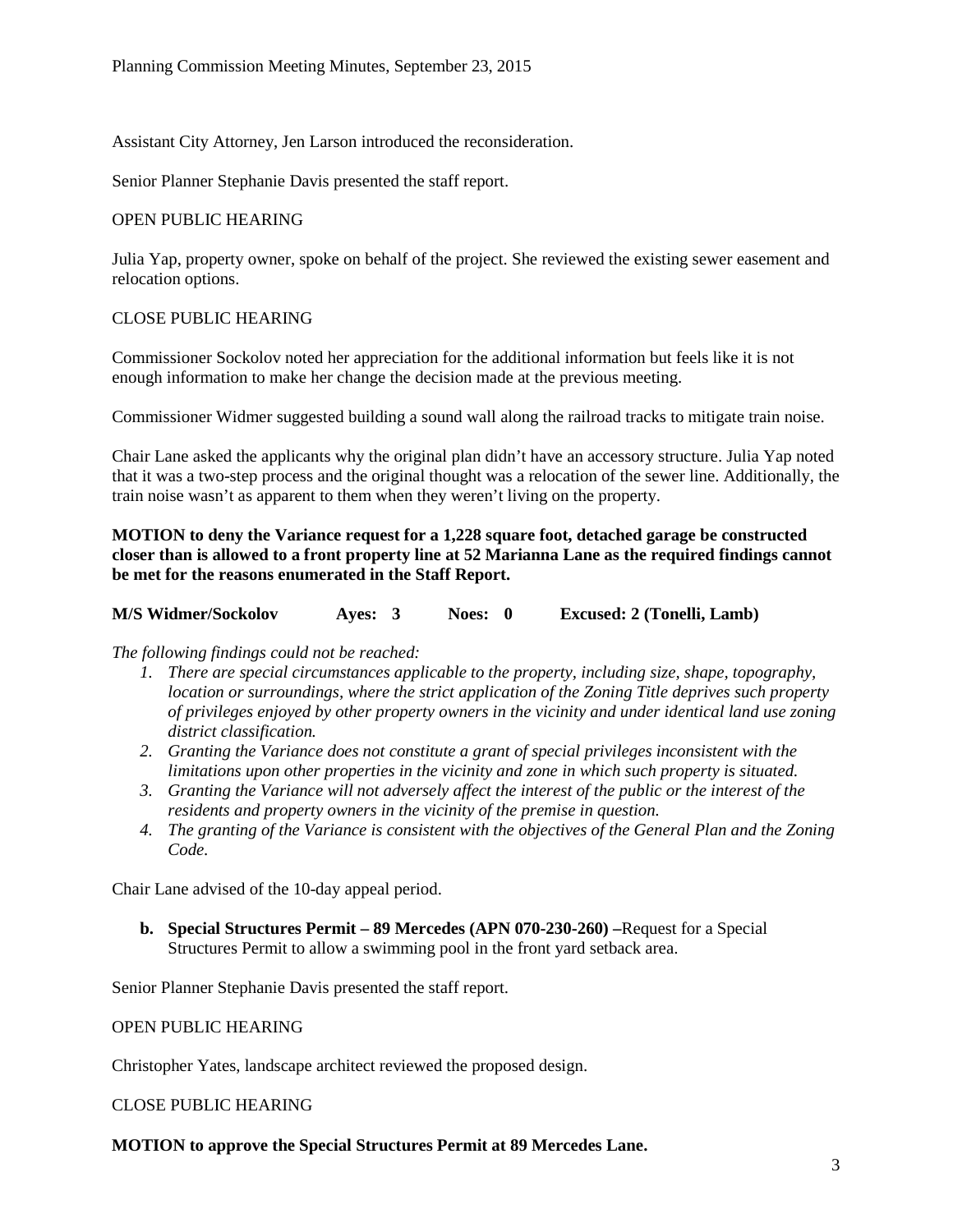## **M/S Sockolov/Widmer Ayes: 3 Noes: 0 Excused: 2 (Tonelli, Lamb)**

*Findings:*

- *1. The proposed building or structure will not negatively impact neighboring properties with respect to privacy and view.*
- *2. The proposed building or structure complies with other development standards, restrictions, or limitations for the proposed building or structure, such as height and landscape screening; and*
- *3. The granting of the special structure permit is consistent with the objectives of the general plan and this title.*

Chair Lane advised of the 10-day appeal period.

**c. Heritage Tree Removal Permit – 397 Fletcher (APN 0736-183-010)** –Request for a Heritage Tree Removal Permit.

Senior Planner Stephanie Davis presented the staff report.

Commissioner Widmer suggested that the trees are very close to the front of the garage and she is not sure why the permit was issued in the first place.

Town Arborist Sally Bentz responded that while the tree was in the driveway she noted that there are several homes in Atherton with trees in their driveways. The applicants had noted that they would drive around the tree to access the garage.

Commissioner Sockolov asked Sally Bentz if she was on site when/if any roots were cut. Sally Bentz clarified that the project arborist must be present when roots are cut and must report to the Town Arborist. Sally Bentz noted that the roots were not cut on this project.

### OPEN PUBLIC HEARING

T.R. Thirucote, property owner, spoke on behalf of the project. He noted that they have worked very closely with the Town. They worked to mitigate the impacts to the trees. He also noted that there are many other existing trees around the property.

Joe Sabel, designer, commented that they worked to design the project around the trees.

### CLOSE PUBLIC HEARING

Commissioner Sockolov is concerned that the Town was not notified when the roots on the tree were cut. She is further concerned that proper care was not taken during construction.

Chair Lane asked if the Commission has to allow the removal.

Town Arborist Sally Bentz expressed concern that the trees could become a dangerous hazard over time or die.

**MOTION to find that the proposed removal of two heritage trees at 397 Fletcher Drive in Atherton would not be contrary to the purpose and intent of the General Plan, for the reasons outlined in the staff report, and that the Commission approve the tree removals with the conditions stated in the Draft Heritage Tree Removal certificate.**

**M/S Widmer/Sockolov Ayes: 3 Noes: 0 Excused: 2 (Tonelli, Lamb)**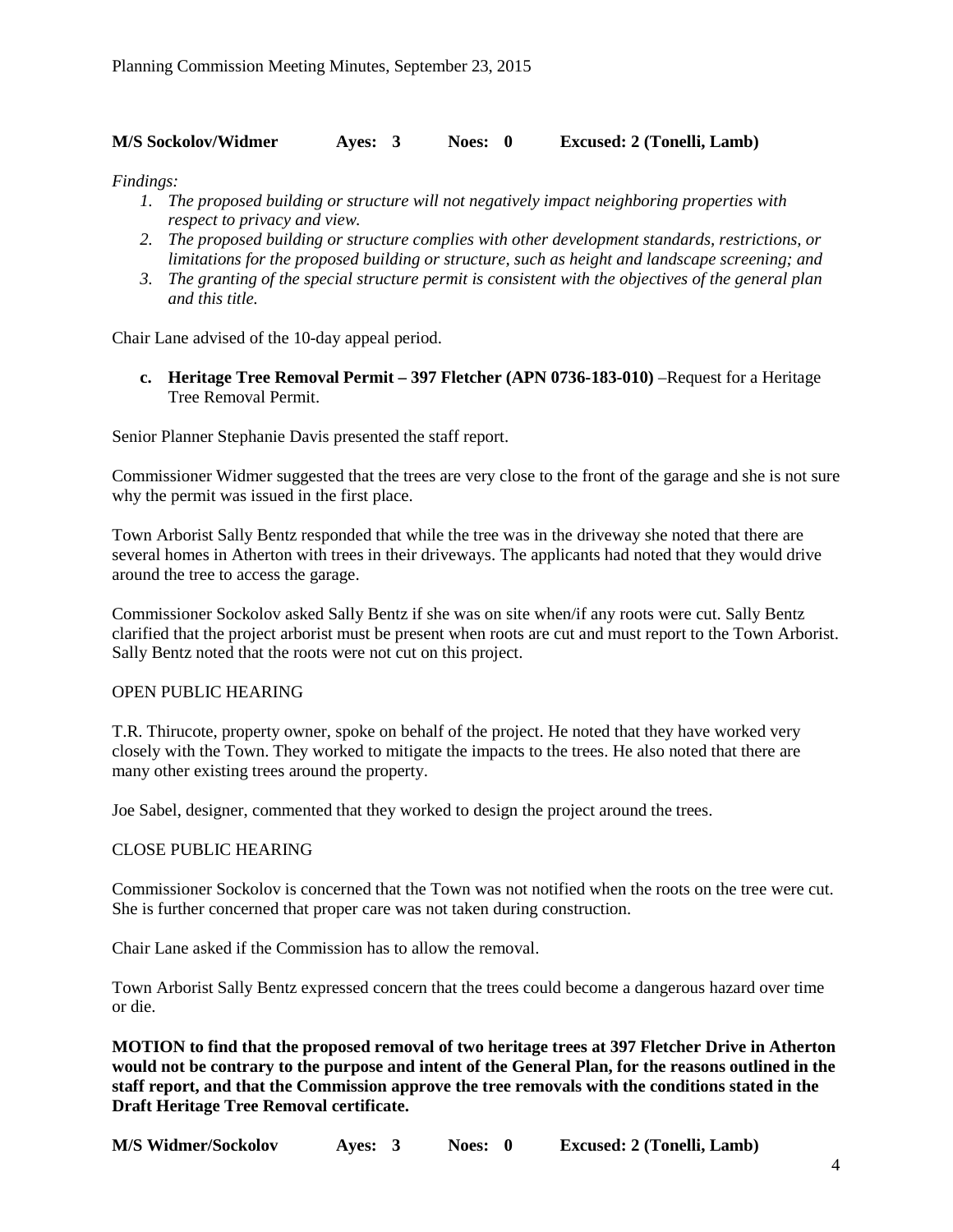## *Finding:*

*1. The removal of the trees would not be contrary to the purpose and intent of the Atherton General Plan.*

Chair Lane advised of the 10-day appeal period.

**d. Special Structures Permit and Interpretation – 142 Britton Avenue (APN 070-213-030)**. Request for a Special Structures Permit to allow for increased height of the vertical sidewalls for a main residence or interpretation of sidewall height requirement.

Town Planner, Lisa Costa Sanders, presented the item.

# OPEN PUBLIC HEARING

Jason Alden, architect, gave an overview of the property and the project. He then reviewed the design concept and noted the roadway easement. He also noted the heritage trees on the property. Mr. Alden described the proposal as a traditional California farm house style and thinks the design is a reasonable interpretation of the Town's code for individual building elements.

Kaitlin Godfrey, property owner, presented reasons to support the project. She noted that she and her husband would like to see a written record of all historical code interpretations made available to the public. Ms. Godfrey, cited several examples found in the Town that seem to not qualify for tower and dormer exceptions.

Ms. Godfrey offered their project for the Town's use in a case study for further interpretation of the code. She noted that they do not want to be held accountable retroactively for a new code interpretations.

Commissioner Widmer noted that the property is the first she has seen that is bound on two sides by the same street. Commissioner Widmer sees this as an unusual set of circumstances. Commissioner Widmer does not want to reinterpret the code on the fly. She suggested considering a variance due to the unique configuration and presence of heritage trees relative to the buildable area of the lot.

Town Planner Lisa Costa Sanders noted that the proposal requires a Special Structures Permit and the Commission could consider a Variance from the setback regulations due to the unique configuration of the property, substantial heritage trees and hardship imposed with additional setbacks for sidewall height increase.

Chair Lane remarked that the project is one building and not three as suggested by the property owner and he is hesitant to reinterpret the code. He also noted that more and more applicants are coming before the Commission asking for one or two more inches and he would like to avoid that.

## CLOSE PUBLIC HEARING

## **MOTION to approve the Special Structures Permit and a Variance from the setback requirements at 142 Britton Avenue as the property configuration is unique.**

| <b>M/S Widmer/Sockolov</b> | <b>Aves:</b> | Noes: 0 | <b>Excused:</b> | 2 (Tonelli, Lamb) |
|----------------------------|--------------|---------|-----------------|-------------------|
|----------------------------|--------------|---------|-----------------|-------------------|

*Findings:*

*1. The proposed building or structure will not negatively impact neighboring properties with respect to privacy and view.*